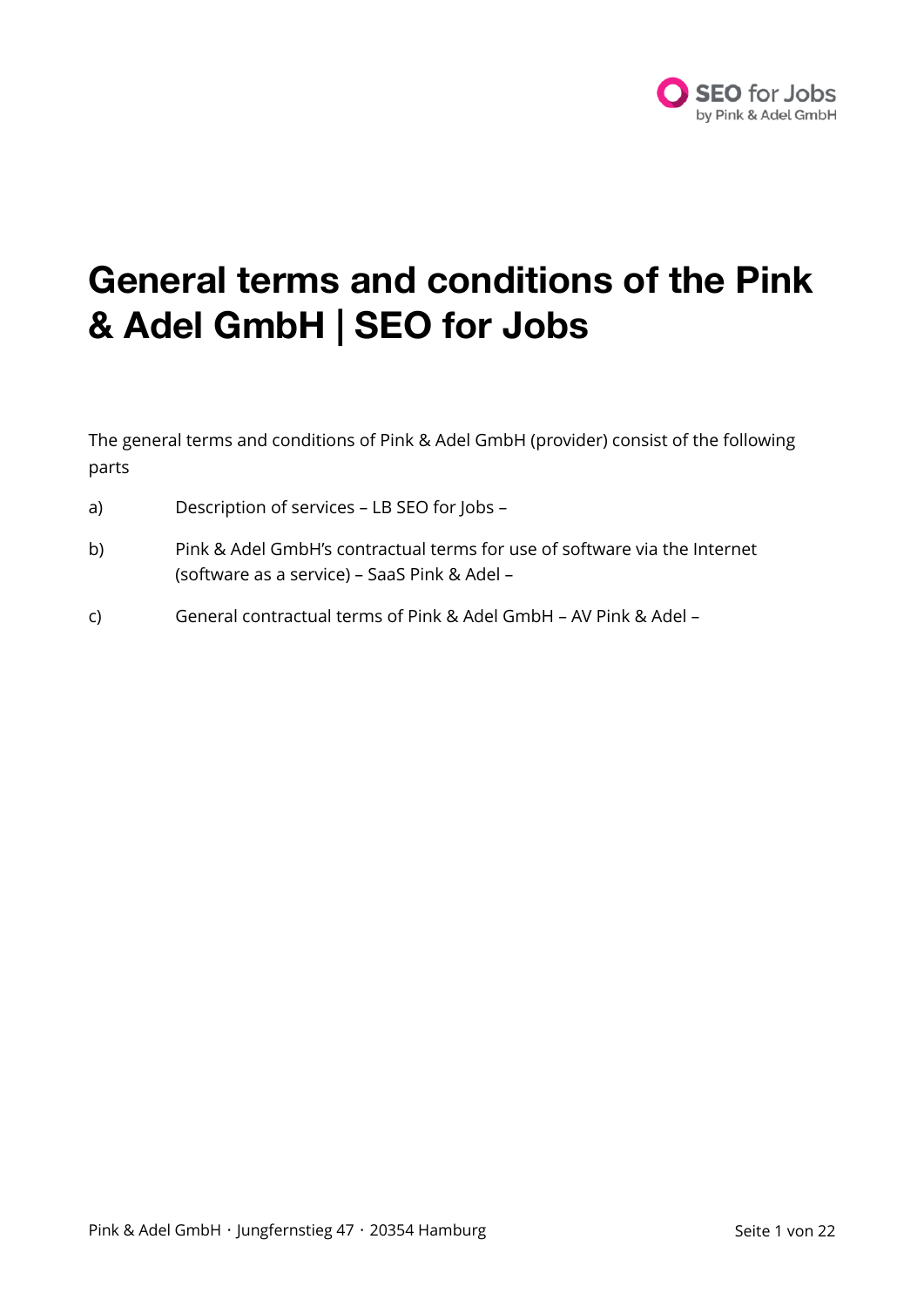

# **Description of services – LB SEO for Jobs –**

### **1. General**

SEO for Jobs is a software application from Pink & Adel GmbH. The purpose of the software is to publish and analyze job advertisements on Google for Jobs.

Google for Jobs is a Rich-Snippet extension from Google, which displays job advertisements on the search results pages in great detail.

The software application is provided as software as a service. Customers can thus access the software application independently via a browser.

SEO for Jobs is a software application specializing in Google for Jobs, but is otherwise not related to Google.

### **2. Services**

#### 2.1. Customer account

The customer account is a protected access to SEO for Jobs. The customer account is used to manage all information such as billing address, booked packages, job advertisements and evaluations.

#### 2.2. Create, publish, withdraw job advertisements

Job advertisements can be created and formulated using an online editor. After creating a job advertisement, it can be published. For publication, the job advertisement is automatically prepared technically so that it can be indexed by the Google crawler. Then interfaces from Google are addressed, which inform Google about the new job advertisement.

If the customer withdraws a job advertisement published via SEO for Jobs, the job advertisement will no longer be prepared for Google.

2.3. Automatic import

The automatic import is used to automatically import job advertisements from the customer's website into SEO for Jobs. A crawler tailored to the customer's website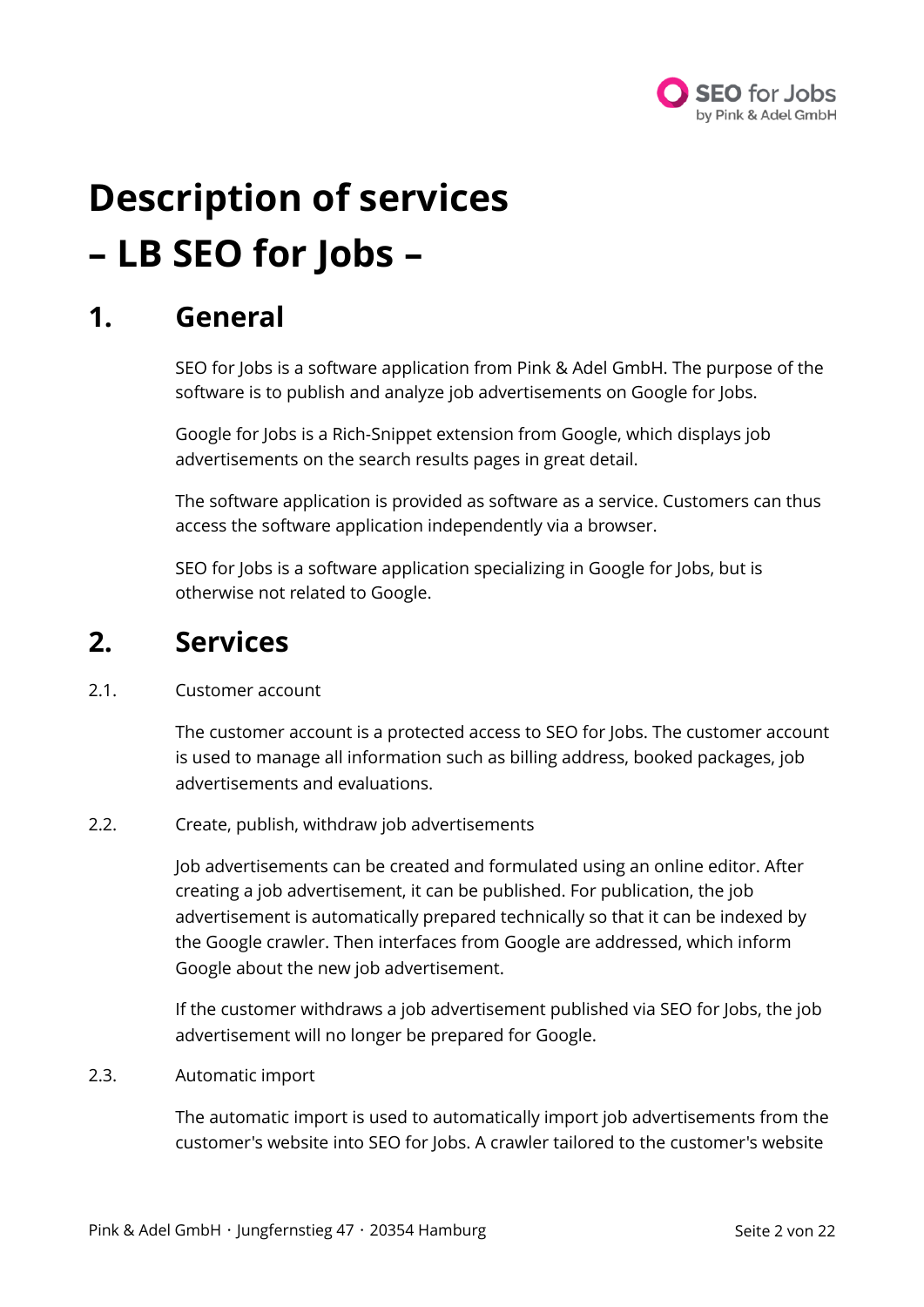

is configured for this purpose. As a starting point for the crawler, the customer provides a list of job advertisements. The crawler regularly compares the customer's list of job advertisements with SEO for Jobs. These are then processed automatically and as described in Section 2.2. Service description for indexing provided by Google.

2.4. Evaluation

An evaluation is provided in the customer account. This includes the number of times the job advertisements were viewed and the search terms that led to the job advertisements being displayed on Google for Jobs. This data is retrieved by Google and made available to the customer.

2.5. Indexing, display, positioning

SEO for Jobs is not affiliated with Google. Using SEO for Jobs, job advertisements are technically prepared so that they meet Google's requirements: https:// developers.google.com/search/docs/data-types/job-posting?hl=de

This is a prerequisite for Google to be able to include job advertisements in the Google index and to recognize job advertisements as such.

**In which position, how up-to-date, whether and when Google displays the job advertisements provided via SEO for Jobs in search queries is not within the sphere of influence of SEO for Jobs.** 

### **3. Remuneration, contract term and contract termination**

- 3.1. Current prices can be viewed on the SEO for Jobs website: www.seo-for-jobs.com
- 3.2. Unless otherwise stated during the ordering process, the customer takes out an automatically renewing subscription. The minimum terms vary depending on the package. After the minimum term has expired, the subscription is automatically extended by the duration of the minimum term. The calculation of the term begins with the time of the order.
- 3.3. The customer can deactivate the automatic renewal at any time via the customer account and thus cancel the package. After the subscription period has expired, all of the customer's job advertisements will be withdrawn. The customer account is retained even after the subscription is terminated.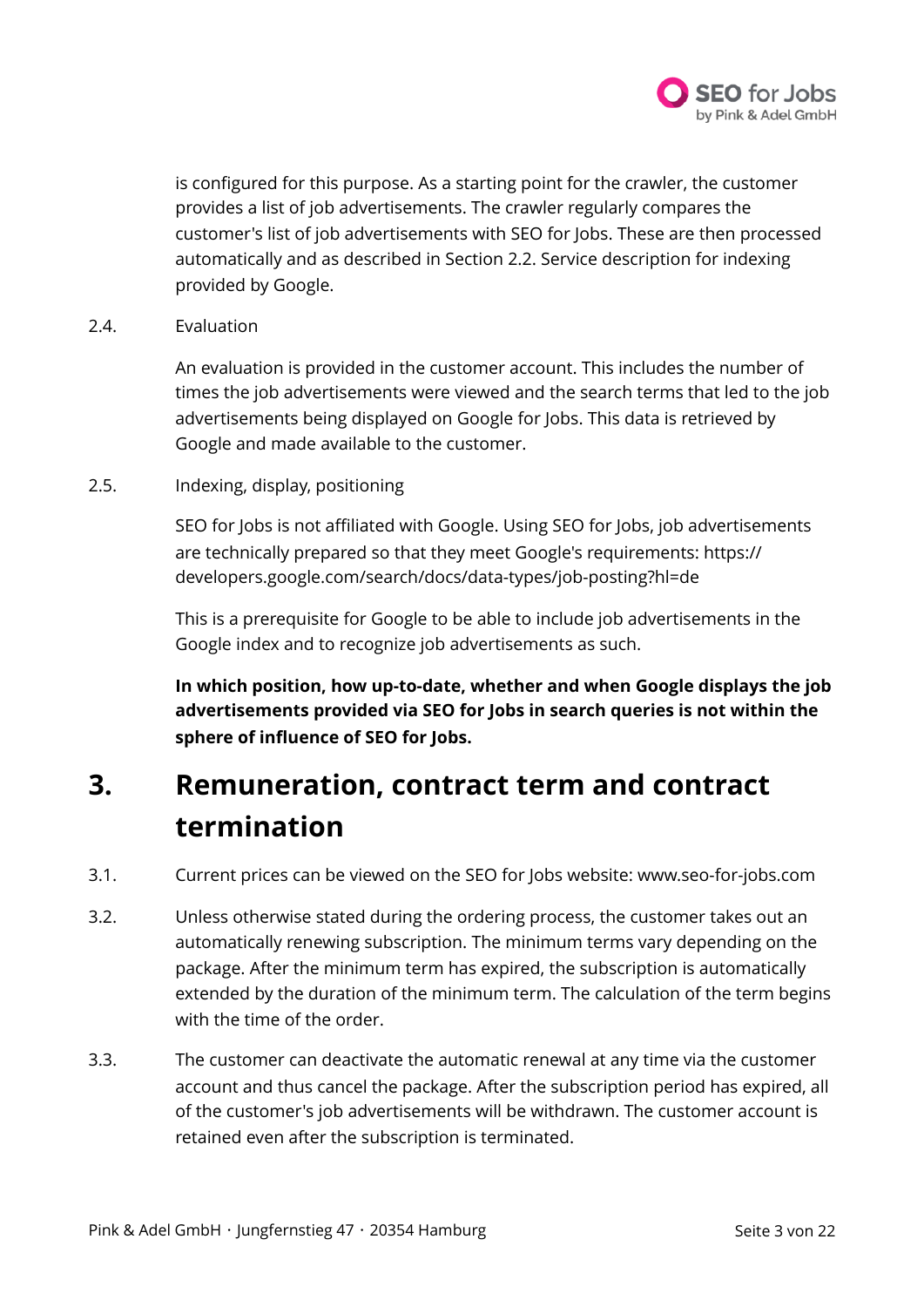

- 3.4. The customer has the option of manual data backup through the customer account.
- 3.5. The complete deletion of the customer account can be requested by sending an email to team@seo-for-jobs.com stating the customer number. The provider reserves the right to check the authenticity of the deletion request.

### **4. Availability**

The provider provides the customer with the software with an availability of 99.5% on a monthly average. This does not apply to times in which the servers cannot be accessed via the Internet due to technical or other problems that are beyond the control of the provider (force majeure, fault of third parties, etc.). Planned or necessary maintenance work that leads to downtime and was previously reported as a maintenance window are counted as available.

### **5. Limitation of Liability**

Claims for damages due to breaches of duty from contractual obligations and tortious acts can only be asserted against the provider and his vicarious agents and vicarious agents if intentional or grossly negligent behavior can be proven. The aforementioned exclusion of liability does not apply to the breach of essential contractual obligations (cardinal obligations). The liability of the customer due to warranted properties, personal injury and mandatory statutory provisions also remains unaffected. The provider is not responsible for service disruptions due to force majeure, in particular the failure or overloading of global communication networks. For this reason, the customer cannot claim a reduction in his performance obligation. The provider is not liable for the information published about their services. The customer is responsible for their correctness, completeness and topicality. The provider is not liable for damages that may arise on the customer side due to inadequate security measures during data transmission. A possible liability for damages is limited to the amount of the annual fee. Liability for damage from loss of data is limited to the amount that would have arisen if data had been backed up properly, but not more than the annual fee. Claims for damages by the customer expire one year after they arise, irrespective of the provision of Section 202 of the German Civil Code. This abbreviation does not apply if the provider acted with gross negligence or with intent.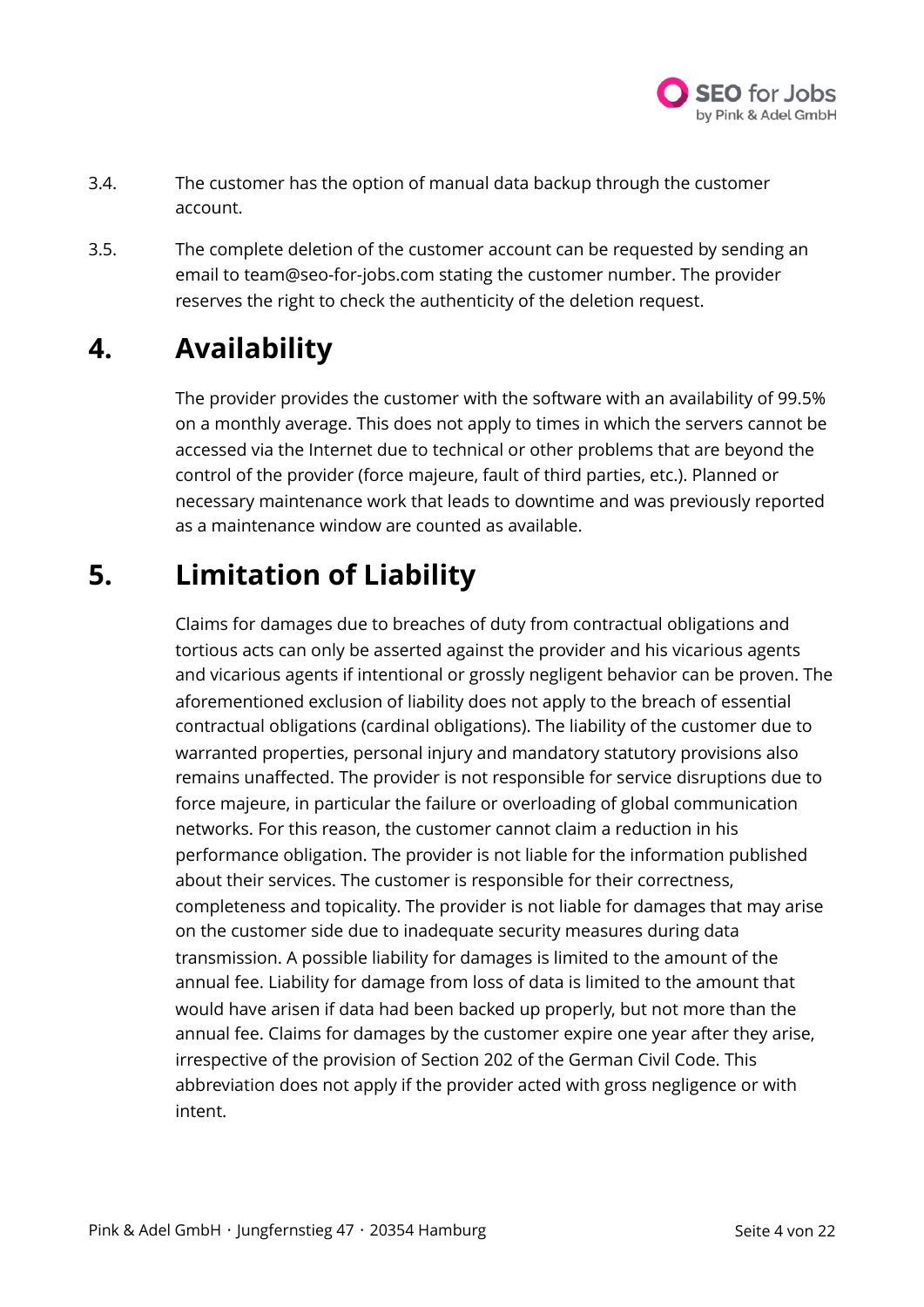

### **6. Order data processing**

The provisions for order data processing can be downloaded as a PDF from the following link:

<https://www.seo-for-jobs.com/dpa>

### **7. Hotline**

The provider sets up a hotline for fault and deficiency reports. This hotline can be reached by email at team@seo-for-jobs.com. The response time is 72 hours on working days.

Fault and deficiency reports are submitted by the customer by email. These include documentation of the malfunction or the defect so that the provider can understand the malfunction or the defect.

General questions about using the software can be looked up on the provider's website in the help area.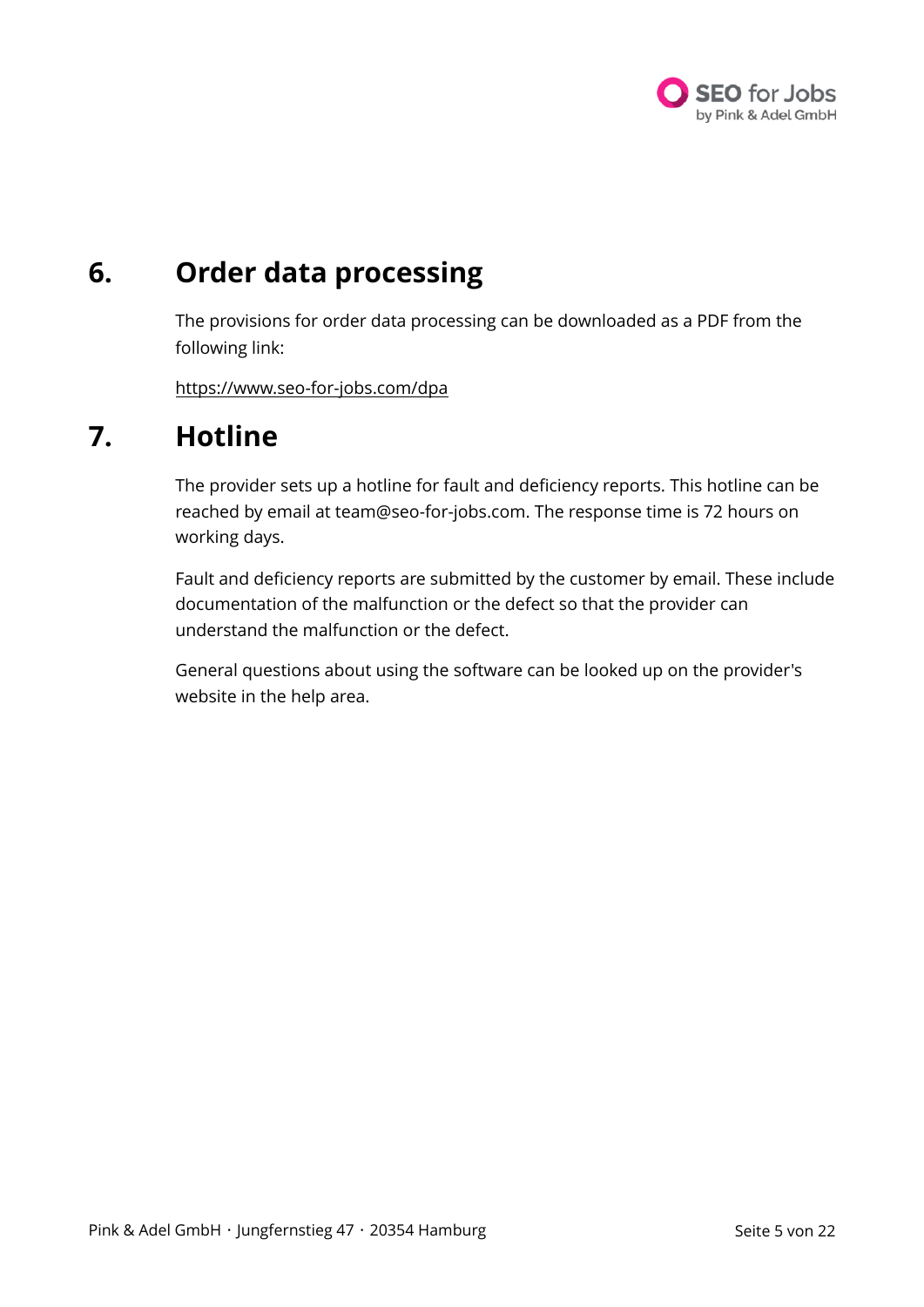

# **Pink & Adel GmbH's contractual terms for use of software via the Internet (software as a service) – SaaS Pink & Adel –**

### **1. Subject matter of the contract**

- 1.1. The provider supplies the contractual services, in particular, access to software, in their area of disposition (from the data processing centre's interface to the Internet). The scope, nature, purpose and conditions of use of the contractual services are determined by the respective service description, in addition to the software's operating manual.
- 1.2. Further services such as development of customer-specific solutions or necessary adaptations require a separate contract.
- 1.3. The provider supply updated versions of software.

The provider shall inform customers about essential updated versions and corresponding instructions on use electronically, and make these accordingly available.

### **2. Scope of use**

2.1. Contractual services may only be used by the customer and only for the purposes agreed in the contract. For the duration of the contract, the customer may access the contractual services by means of telecommunication (via the Internet), and use the functionality associated with the software in a contractually compliant manner by means of a browser or other appropriate application (for example, an "app"). The customer does not receive any further rights, in particular, pertaining to software or any provided infrastructure services at the respective data processing centre. Any further use requires the provider's prior written approval.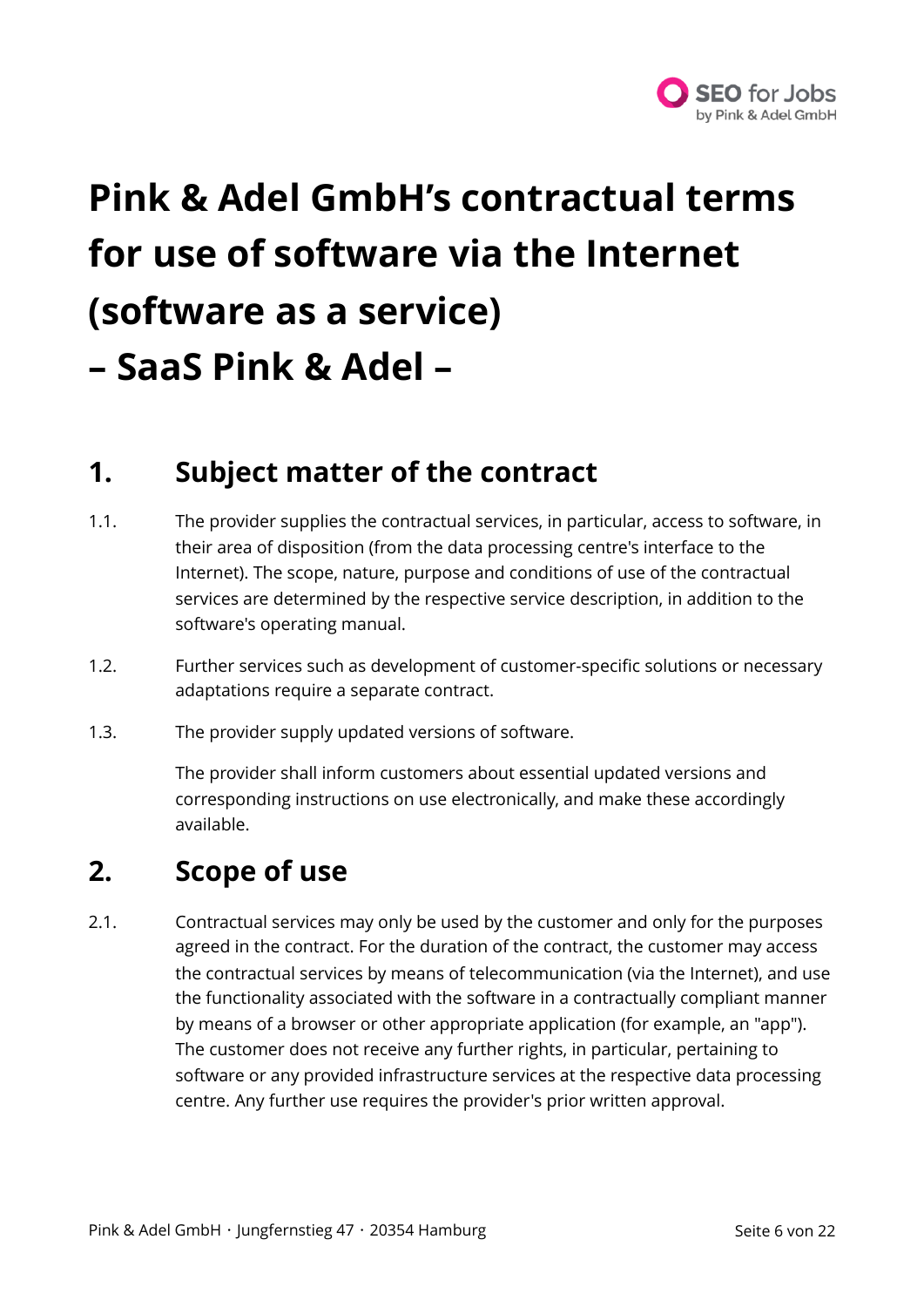

- 2.2. The customer must, in particular, not use the software beyond the agreed scope of utilization, or allow third parties to use or access the software. In particular, software or parts thereof must not be copied, sold, transferred temporarily, leased or loaned by the customer.
- 2.3. The provider is authorized to take appropriate technical measures to prevent noncontractual use. This must not significantly impair contractually compliant use of the services.
- 2.4. If a user exceeds the scope of utilization or an unauthorized transfer of use takes place in breach of the contract, the customer, on request, shall immediately supply the provider with all available information for assertion of claims due to the noncontractual use including, in particular, the user's name and address.
- 2.5. The provider may withdraw the customer's right of access and/or cancel the contract if the customer substantially exceeds their authorized scope of use or breaches regulations for preventing unauthorized use. In this context, the provider can interrupt or block access to the contractual services. Beforehand, the provider must always set a reasonable grace period of remedy for the customer. Sole revocation of access authorization does not simultaneously constitute cancellation of the contract. Revocation of access authorization without notice can be upheld by the provider only for a reasonable period of time not exceeding 3 months
- 2.6. The provider's entitlement to remuneration for use above and beyond the agreed scope remains unaffected.
- 2.7. The customer is entitled to renewed granting of access authorization and access options after proving that they have ceased non-contractual use and prevented further non-contractual use.

### **3. Availability, defective services**

- 3.1. Availability of provided services is determined by the service description.
- 3.2. Just a minor reduction in a service's suitability for contractual use shall not give rise to claims by the customer regarding defects. Strict liability of the provider regarding defects already existent at the time of contract conclusion is ruled out.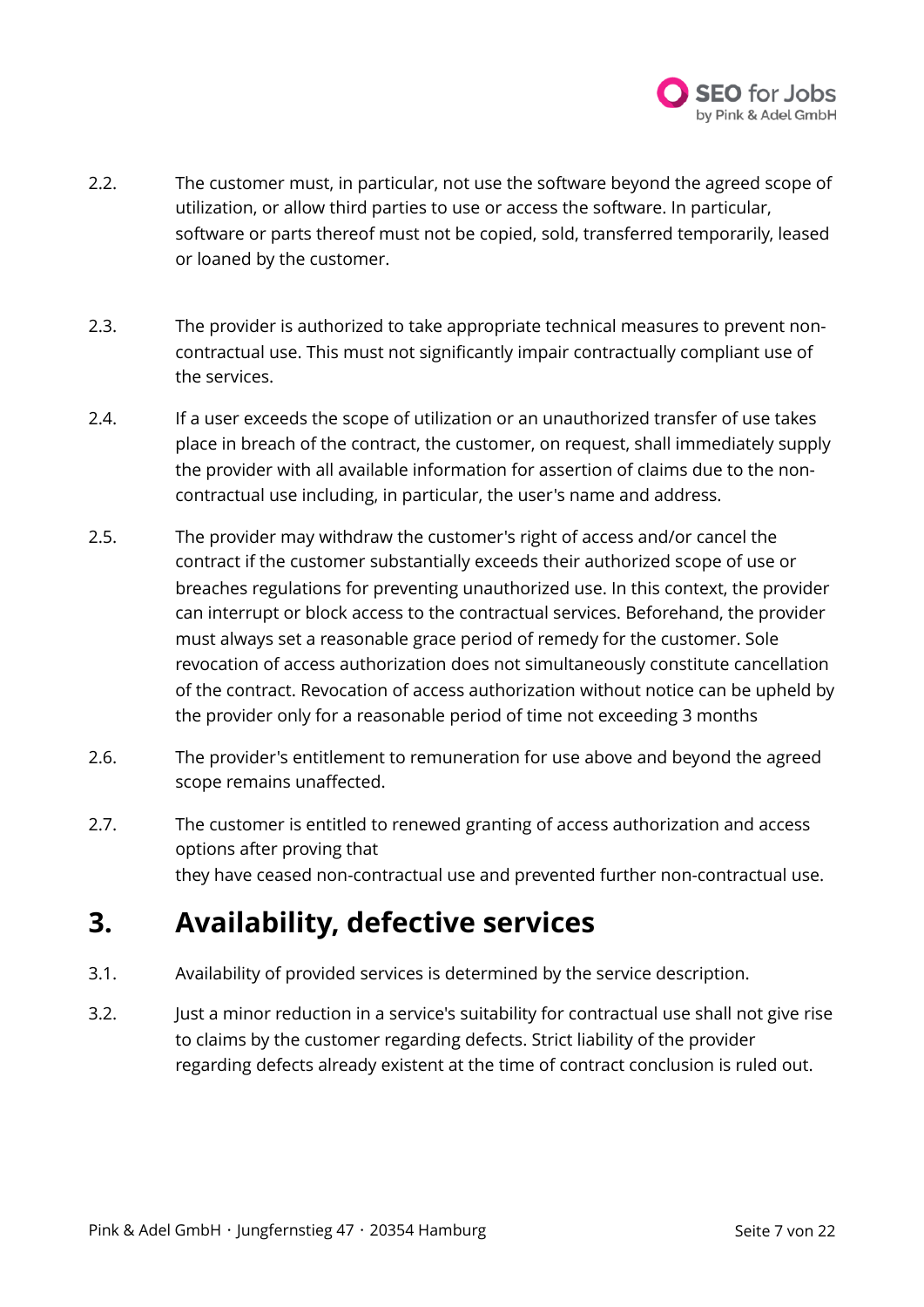

### **4. Data protection**

- 4.1. To the extent that the provider can access personal data belonging to the customer or present in their domain, said provider shall act exclusively as a processor and only process and use these data to execute the contract. The provider shall observe the customer's instructions on handling such data. The customer shall bear any negative consequences of such instructions for contract execution. The customer and provider shall agree details on handling of the customer's data by the provider in accordance with legal requirements concerning data protection.
- 4.2. The customer remains the data controller generally in the contractual relationship and in the context of data protection legislation. If the customer processes personal data in connection with the contract (including collection and use), said customer assures that they are entitled to this according to the applicable provisions, in particular, those concerning data protection, and exempts the provider from claims by third parties in the event of a breach.
- 4.3. The following applies to the relationship between the provider and customer: The customer is responsible for processing (including collection and use) of personal data vis-à-vis the data subject, unless the provider is answerable to any claims by the data subject as regards breaches of duty attributable to them. The customer shall review, process and answer any enquiries, requests and claims by the data subject. This also applies to claims raised by the data subject against the provider. The provider shall support the customer as part of their duties.
- 4.4. The provider guarantees that the customer's data are saved exclusively in the territory of the Federal Republic of Germany, or a member state of the European Union, or another state party to the agreement on the European Economic Area, unless agreed otherwise.

### **5. Customer's obligations**

- 5.1. The customer shall protect the access rights as well as identification and authentication details assigned to said customer and users against access by third parties, and not relay these details to unauthorized parties.
- 5.2. The customer is obliged to exempt the provider from all claims of third parties due to legal breaches which are either based on the customer's unlawful use of the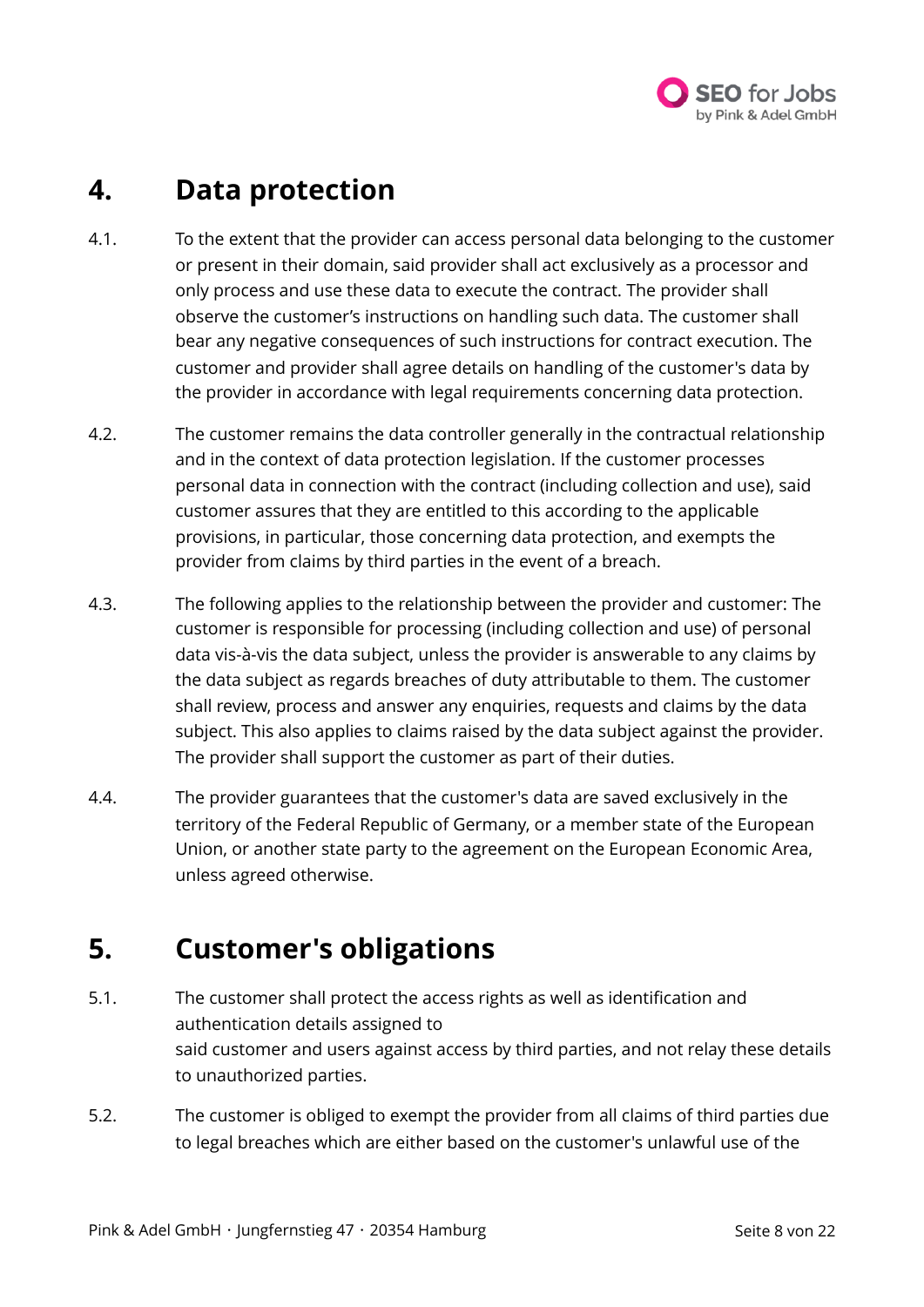

subject matter of the contract, or which occur with their consent. If the customer recognizes or must recognize that such a breach is imminent, they are obliged to immediately inform the provider.

5.3. The customer shall utilize the opportunities made available by the provider for securing their data in their original sphere of responsibility.

### **6. Non-contractual use, damage compensation**

For each case involving unauthorized use of a contractual service in the customer's area of responsibility, the customer shall pay damage compensation equal to the remuneration which would have been due for contractually compliant use over the minimum contractual period applicable to this service. Proof that the customer is not responsible for unauthorized use, or that damage is either absent or much less significant, remains reserved for the customer. The provider remains entitled to assert further damage claims.

### **7. Malfunction management**

- 7.1. The provider shall receive the customer's reports of malfunctions, classify the malfunctions into agreed categories (Item 7.3) and use this classification to implement the agreed measures to analyze and remedy the malfunctions.
- 7.2. The provider shall receive the customer's reports of malfunctions during said provider's normal business hours and assign an ID to each report. On request by the customer, the provider shall confirm receipt of a malfunction report with a notification of the ID assigned to it.
- 7.3. Unless agreed otherwise, the provider shall classify received malfunction reports after an initial inspection into one of the following categories:
- a) Serious malfunction The malfunction is based on a fault which has occurred in the contractual services so as to make use of these services, especially pertaining to software, impossible or possible only with significant limitations. The customer cannot circumvent this problem in a reasonable manner, and is therefore unable to complete urgent jobs.
- b) Other malfunction The malfunction is based on a fault which has occurred in contractual services so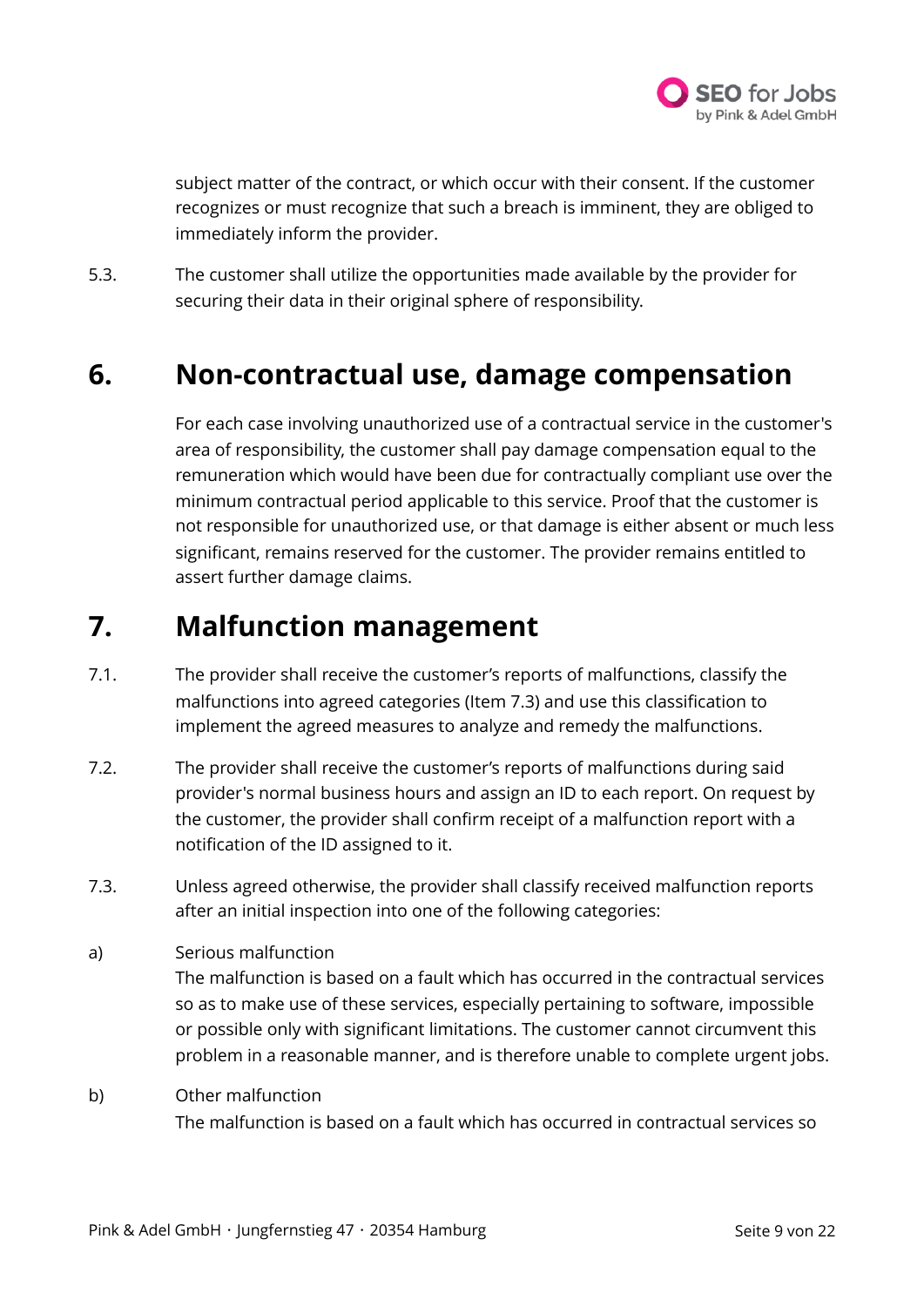

as to limit the customer's use of these services, especially pertaining to software, more than just insignificantly, without there being a serious malfunction.

#### c) Other report

Malfunction reports which do not fall into category a) or b) are assigned to the category of other reports. Other reports are handled by the provider only in accordance with the agreements reached in this regard.

7.4. In the case of reports about serious malfunctions and other malfunctions, the provider shall promptly initiate relevant measures according to the circumstances reported by the customer, in order to first localize the cause of the malfunction.

> If a reported malfunction does not turn out to be a fault in the contractual services, especially the supplied software, after initial analysis, the provider shall promptly inform the customer about this.

Otherwise the provider shall initiate appropriate measures to further analyze and correct the reported malfunction or - in the case of third-party software - send the malfunction report including their analysis results to the distributor or manufacturer of the third-party software with a request for remedy.

To circumvent or remedy a fault in contractual services, especially the supplied software, the provider shall promptly supply the customer with available measures such as procedural instructions or corrections to the supplied software. The customer shall promptly implement such measures to circumvent or remedy malfunctions, and promptly notify the provider again of any remaining malfunctions when deploying the measures.

### **8. Contact point (hotline)**

#### 8.1. Contractual services

The provider shall set up a contact point (hotline) for the customer. This point of contact processes the customer's inquiries in connection with technical requirements and conditions for use of the supplied software, as well as individual functional aspects.

#### 8.2. Receipt and processing of inquiries

As a prerequisite for receipt and processing of inquiries, the customer is to announce an appointment of expert and technically qualified staff to the provider,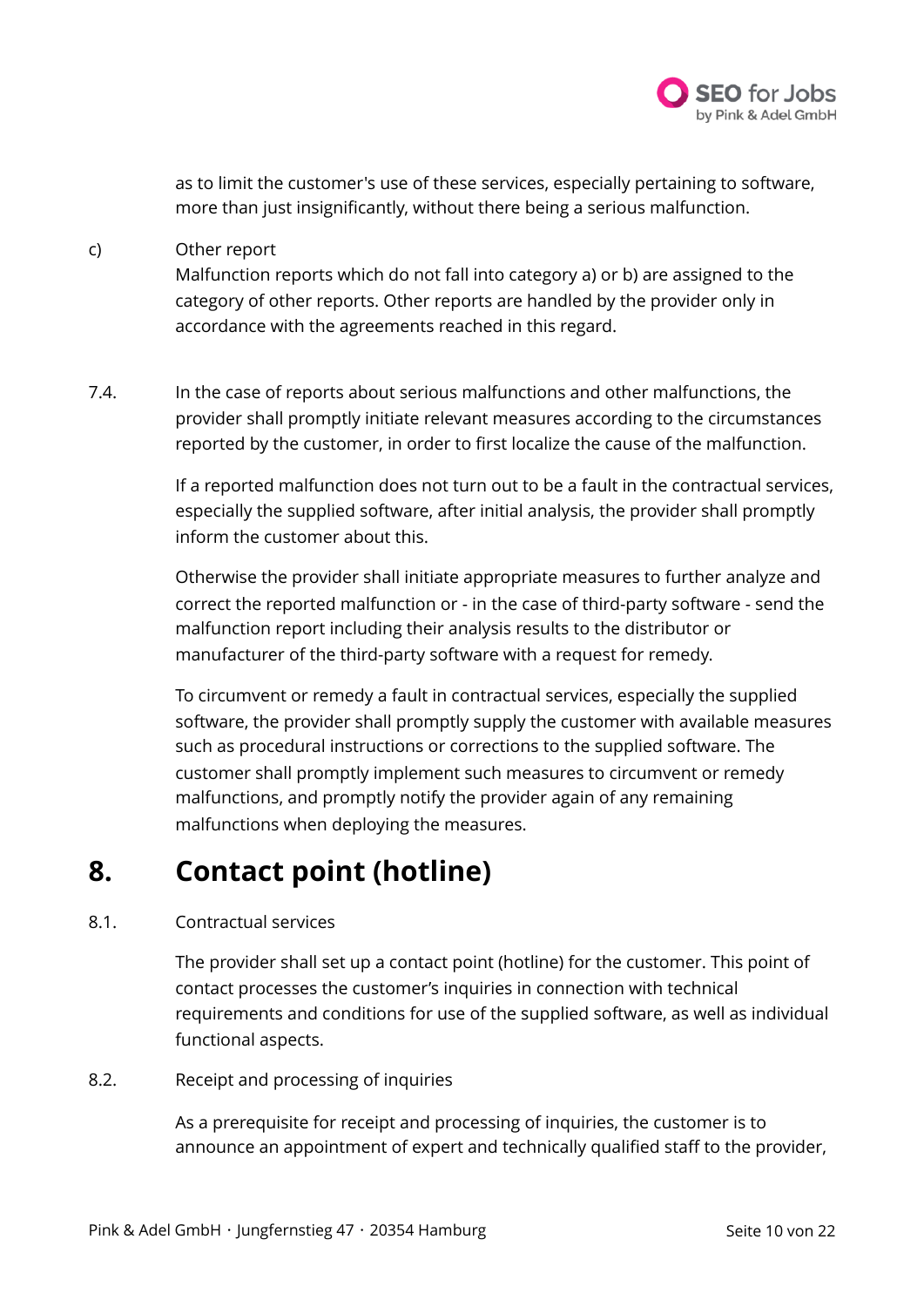

and assign these staff to internally process inquiries from users of the maintained software. The customer is obliged to submit inquiries to the hotline only via these staff members appointed for communicating with the provider, using the forms supplied by the provider for this purpose. The hotline receives such inquiries via email during the provider's normal business hours.

The hotline shall process proper inquiries as part of normal business routine and answer them as far as possible. In its responses, the hotline can refer the customer to available documentation and other training material for the supplied software. If the hotline is not able to answer an inquiry at all or in a timely fashion, the provider - if this is expressly agreed - shall forward the inquiry for processing, especially in the case of inquiries regarding software not developed by said provider.

Other hotline services such as further contact hours and periods as well as on-call service or the provider's deployment on-site at the customer's premises must be expressly agreed in advance.

### **9. Contract duration and termination**

- 9.1. The contractually agreed services shall be provided from the date specified in the contract, initially for the duration specified in the contract. During this minimum term, premature ordinary termination is ruled out for both parties.
- 9.2. The contract can be terminated at any time, at the earliest on expiry of the minimum term. If this does not take place, the contract shall be extended by the duration of the minimum term.
- 9.3. Each contractual partner's right to extraordinary termination for important reasons remains unaffected.
- 9.4. Every declaration of termination must be in writing to be effective. Item 8.4 AV Pink & Adel applies here.
- 9.5. Before termination of the contract, the customer will back up their data inventory (e.g. via download) under their own responsibility and in a timely manner. On request, the provider will support the customer in this process, Item 4.3 of AV Pink & Adel being applicable here. Already for reasons pertaining to data protection legislation, the customer will no longer be able to regularly access such data after termination of the contract.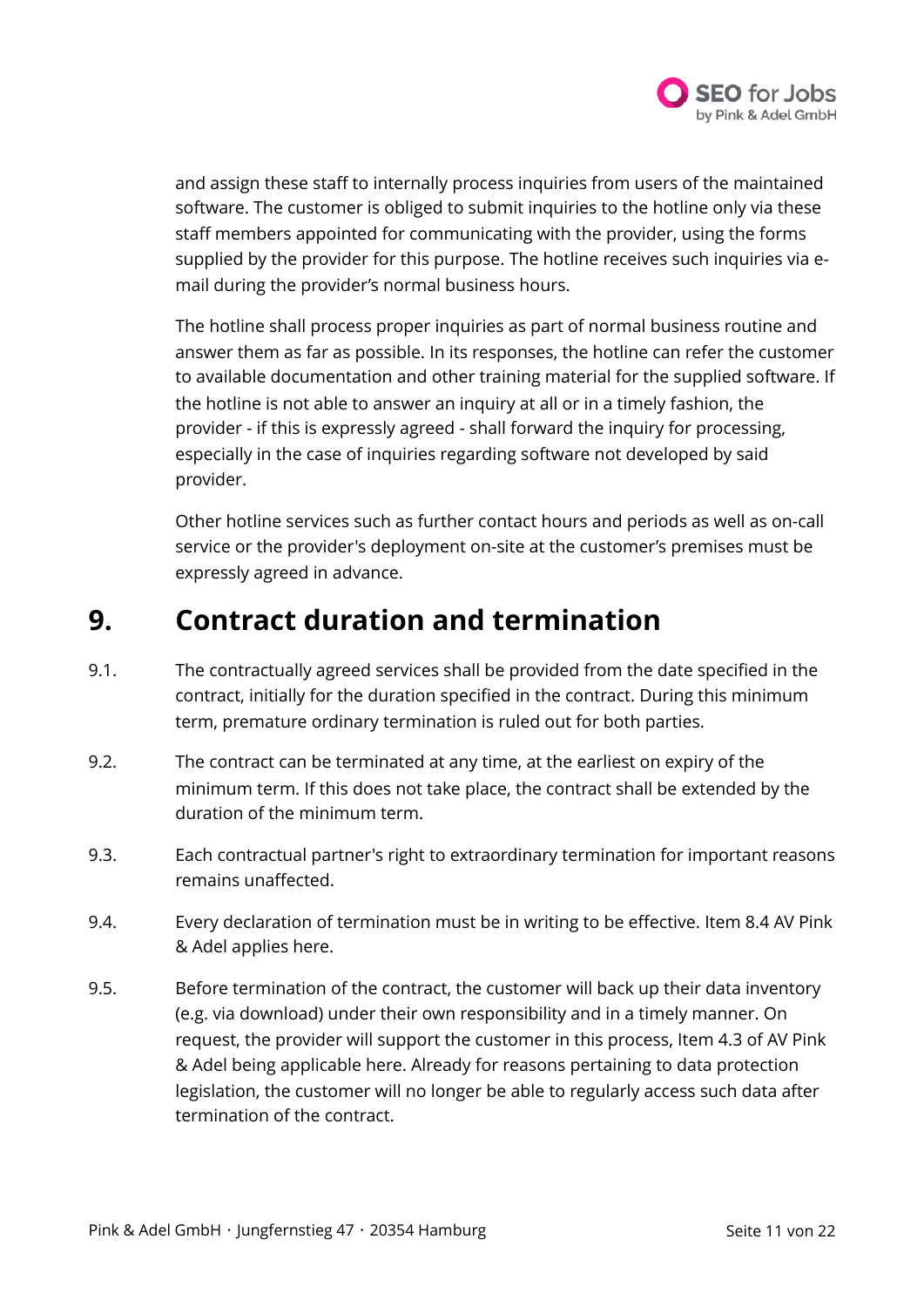

### **10. Validity of AV Pink & Adel**

Pink & Adel GmbH's general contractual terms (document titled 'AV Pink & Adel') apply additionally.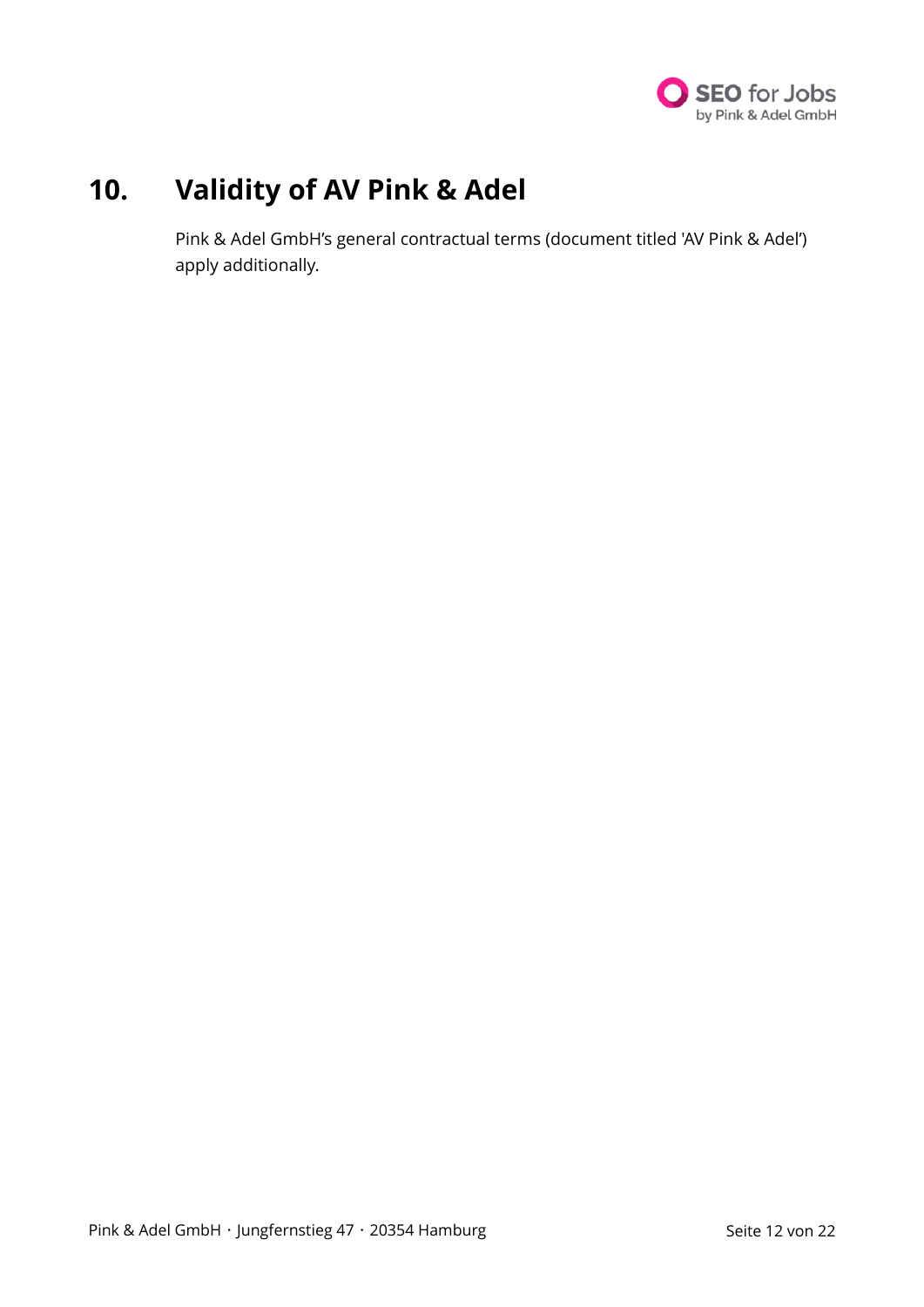

# **General contractual terms of Pink & Adel GmbH**

## **– AV Pink & Adel –**

### **1. Remuneration, payment, service protection, deadlines**

1.1. Unless agreed otherwise, remuneration is calculated according to expenditure at the provider's prices generally applicable at the time of contract conclusion. Remuneration essentially comprises net prices plus statutory value-added tax incurred.

> The provider can invoice monthly. If services are remunerated according to expenditure, the provider shall document the nature and duration of the activities, and submit this documentation with the invoice.

- 1.2. All invoices must be paid no later than 14 calendar days after receipt, free of charges for the recipient and without any deductions.
- 1.3. The customer may offset or withhold payments due to defects only insofar as said customer is actually entitled to payment claims based on material defects or defective titles related to services. For other claims arising out of defects, the customer may withhold payments only proportionately, taking the defect into consideration. Item 4.1 applies correspondingly. The customer has no right of retention if their claim arising out of defects has lapsed. Furthermore, only claims which are undisputed or established in a legally valid way allow the customer to offset or exercise a right to withhold.
- 1.4. The provider reserves the right to retain title and due rights regarding services until full payment of the owed remuneration, authorized retention due to defects being as per item 1.3. Clause 2 is taken into consideration. Furthermore, the provider reserves the right to retain title until fulfilment of all their claims arising from the business relationship with the customer.

The provider is entitled to prohibit the customer from further use of services for the duration of the customer's default of payment. The provider can assert this right only for a reasonable period of time, usually a maximum of 6 months. This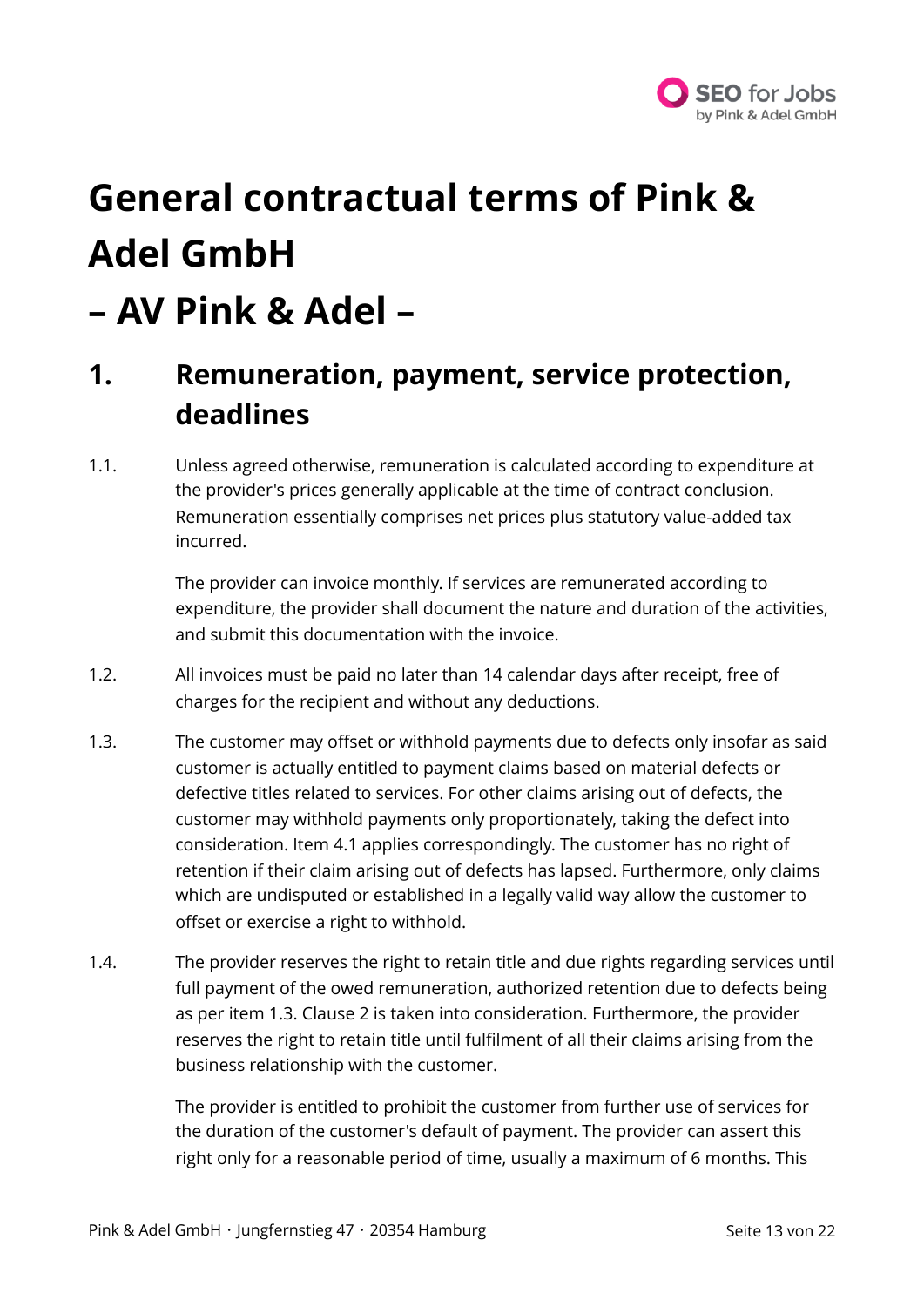

does not constitute withdrawal from the contract. § 449 Paragraph 2 of the German Civil Code remains unaffected.

If a customer or their buyers return services, receipt of these services does not constitute withdrawal by the provider unless they have expressly declared withdrawal. The same is true for seizure of goods subject to retention of title or rights to such goods on the provider's part.

The Customer may neither pledge nor assign as collateral items which are subject to retention of title or legal reservations. The customer is only authorized as a reseller to resell items in the ordinary course of business, under the condition that claims against the customer's buyers in connection with the resale have been validly assigned to the provider, and the customer transfers ownership to their buyers subject to payment. By concluding this contract, the customer assigns their future claims regarding such sales vis-à-vis their buyers as a security to the provider, who hereby accepts this assignment.

If the value of the provider's collateral rights exceeds the value of the secured claims by more than 20%, the provider shall release a corresponding portion of the security rights at the customer's request.

- 1.5. In the event of a permissible transfer of usage rights pertaining to deliveries and services, the customer is obliged to impose the contractually agreed restrictions on the recipient.
- 1.6. If the customer fails to settle due claims wholly or partially by the contractual payment date, the provider can revoke agreed payment terms for all claims. Furthermore, the provider is entitled to render other services only against advance payment or security through performance guarantee of a credit institute or credit insurer authorized in the European Union. The advance payment is to cover the respective billing period or - in the case of one-time services - their remuneration.
- 1.7. If the customer is economically unable to fulfil their obligations vis-à-vis the provider, the provider may terminate existing exchange agreements with the customer through withdrawal, and continuing obligations through cancellation without notice, also in the event of an insolvency application by the customer. § 321 of the German Civil Code and § 112 of the German Insolvency Law remain unaffected. The customer shall give the provider timely, written notification of any impending insolvency.
- 1.8. Fixed service deadlines must exclusively be agreed expressly in documented form. Agreement of a fixed service deadline is subject to the proviso that the provider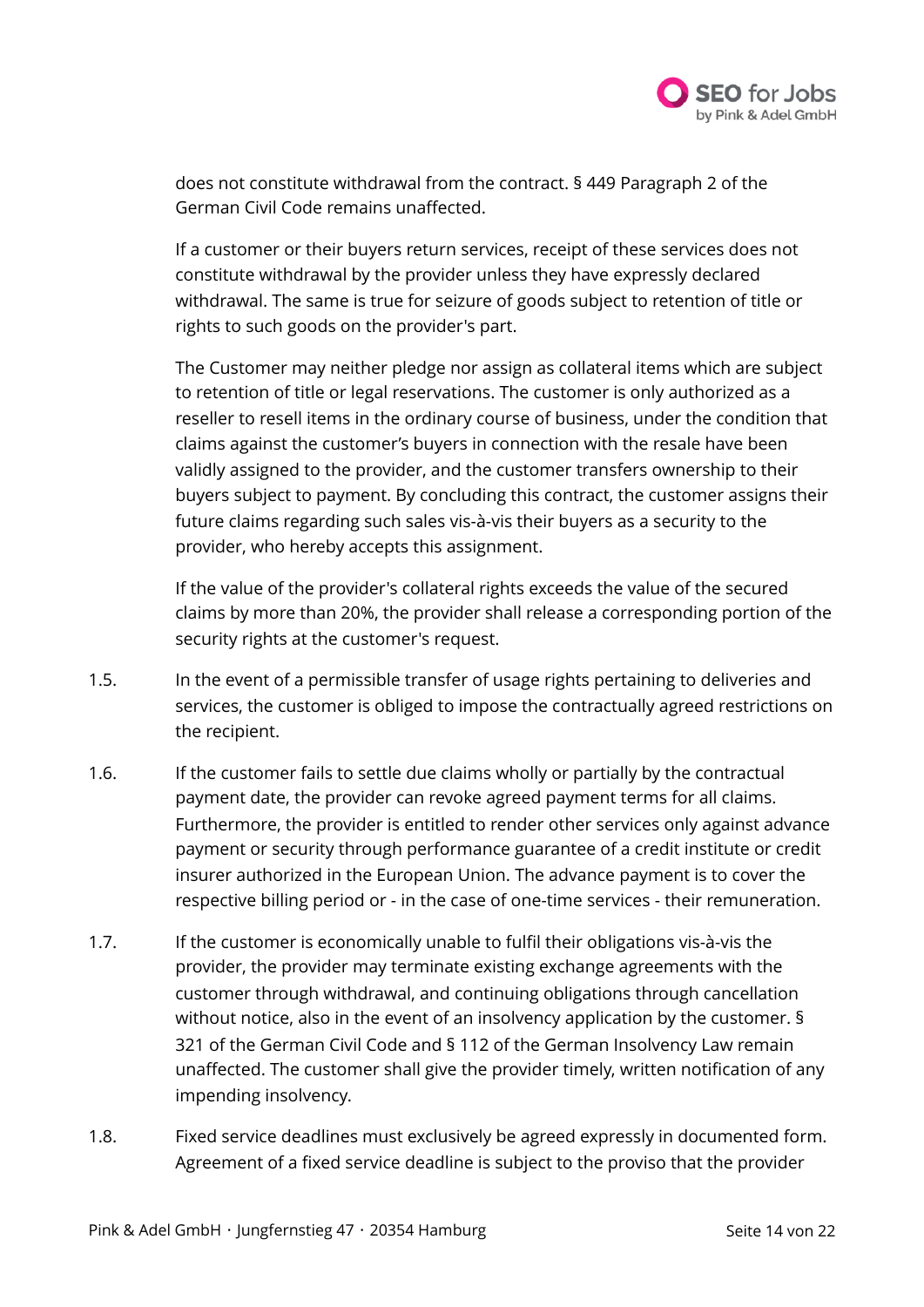

receives services from their respective suppliers in a timely and contractually compliant manner.

## **2. Collaboration, obligations to cooperate, confidentiality**

- 2.1. The customer and provider shall each appoint a responsible contact person. Communication between the customer and provider is to take place via these contact persons, unless agreed otherwise. The contact persons shall promptly make all decisions related to contract execution. The decisions must be documented in a binding form.
- 2.2. The customer is obliged to support the provider as necessary, and create all the conditions necessary in their sphere of operations for proper execution of the contract. For this, they shall provide, in particular, the necessary information and enable remote access to the customer's system as far as possible. If remote access is not possible for security-related reasons or other reasons, relevant deadlines shall be extended appropriately; as concerns further effects, the contractual partners will agree on suitable provisions. The customer shall furthermore ensure that qualified staff are available for supporting the provider.

Insofar as the contract contains agreements that services can be provided at the customer's site, the customer shall provide adequate workstations and work equipment free of charge at the provider's request.

- 2.3. Unless agreed otherwise, the customer shall provide for proper data backup and precautions against failure of data and components (e.g. hardware, software) in a manner appropriate to their nature and importance.
- 2.4. The customer shall immediately report defects in an understandable and detailed manner in writing, including all information useful for defect identification and analysis. To be described here, in particular, are the work steps which led to occurrence of the defect, as well as the manifestation and effects of the defect. The provider's relevant forms and procedures shall be used for this purpose, unless agreed otherwise.
- 2.5. On request, the customer shall appropriately assist the provider in reviewing and asserting claims against other participants relating to service provision. This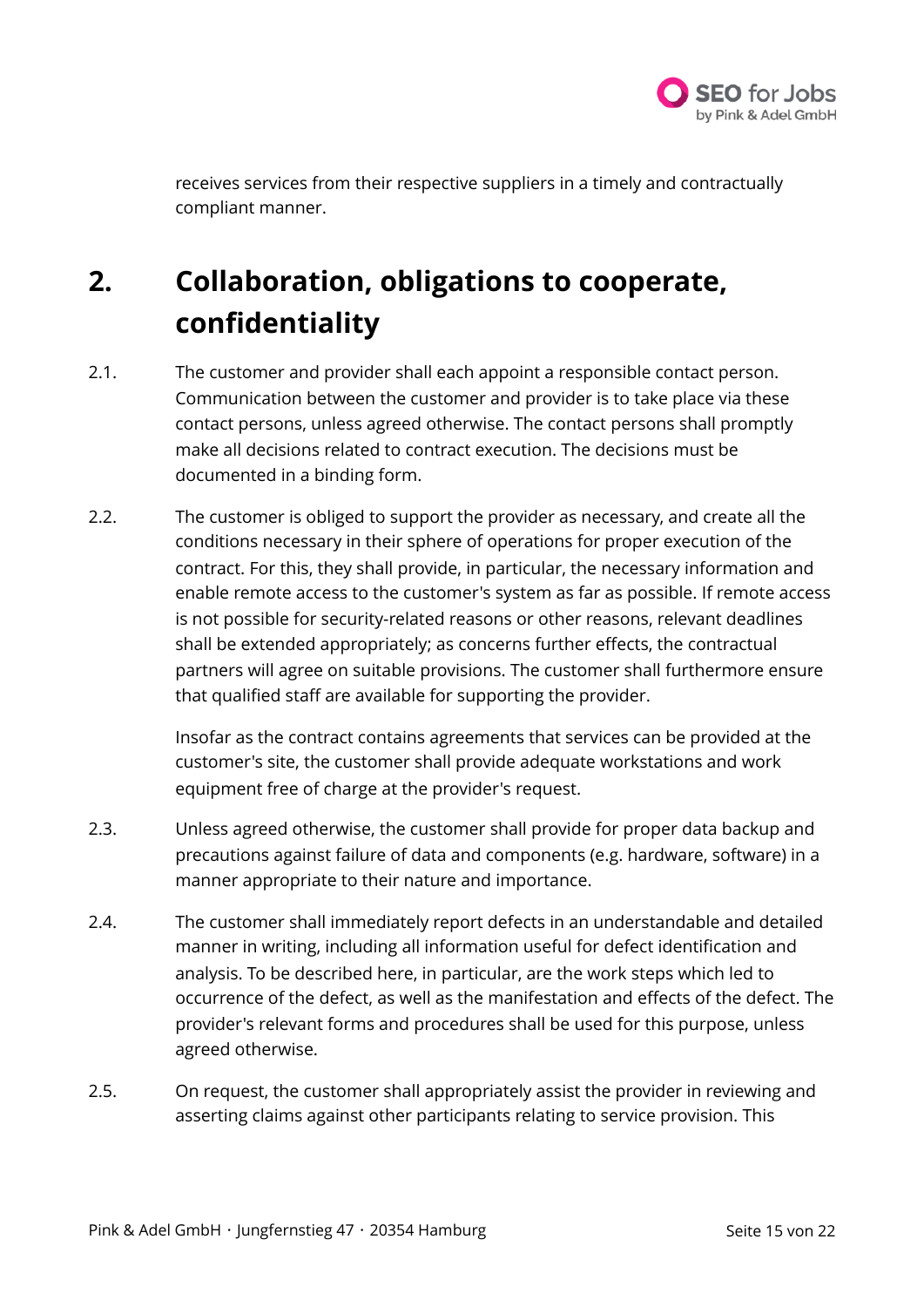

applies especially to recourse claims by the provider against pre-suppliers.

2.6. The contractual partners are obliged to maintain confidentiality about trade secrets as well as other information designated as confidential (e.g. in records, documents, data inventories) which becomes known in the context of contract execution, and to neither utilize nor disclose such information outside the purpose of the contract, without the other contractual partner's consent.

> The contractual partner receiving such information is obliged to take appropriate confidentiality measures applicable to trade secrets and information designated as confidential. Neither contractual partner is entitled to obtain trade secrets of the other contractual partner by observing, investigating, dismantling or testing the object covered by the contract. The same applies to other information or ob-jects received during contract execution.

Disclosure of trade secrets and other information designated as confidential to persons not involved in signing, executing or completing the contract is permissible only with the other contractual partner's written consent in each case.

Unless otherwise agreed, the commitment to confidentiality regarding other information designated as confidential ends after a period of five years following announcement of the information but, if continuing obligations are involved, not before these end. Trade secrets are to be kept confidential for an unlimited period of time.

The contractual partners will also impose these obligations on their employees and any third parties employed.

2.7. The contractual partners are aware that electronic and unencrypted communication (e.g. via e-mail) is laden with security risks. For this type of communication, they will therefore assert no claims based on a lack of encryption, unless encryption was previously agreed.

### **3. Disruptions in service provision**

3.1. If a factor for which the provider is not responsible, including strikes and lockouts, affects adherence to a deadline ("disruption"), the deadline is to be postponed by the duration of the disruption, in addition to a reasonable restart phase if necessary. Each contractual partner is to immediately notify the other partner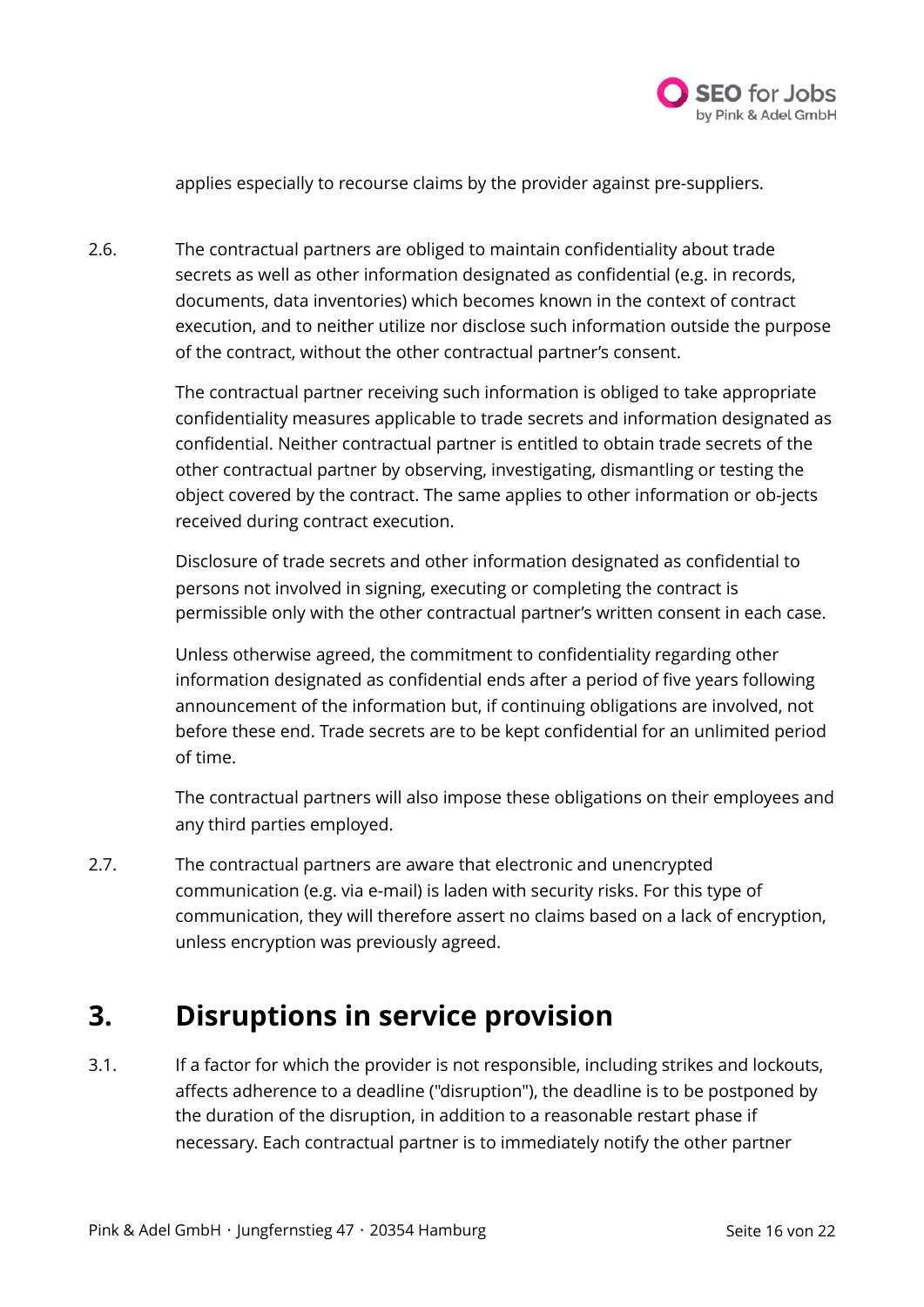

about the cause of any disruption occurring in their sphere, as well as length of the postponement.

- 3.2. If expenditure rises due to a disruption, the provider may request remuneration of the additional expenditure, unless the customer is not liable for the disruption and its cause lies outside the scope of said customer's responsibility.
- 3.3. If the customer can withdraw from the contract due to improper service rendition by the provider and/or demand damage compensation instead of service or affirms this, they are to declare in writing on the provider's request within a reasonable, set period whether they will assert these rights or whether they still desire a provision of the service. In the event of withdrawal, the customer will reimburse the provider with the value of the previously existent utilization options; the same applies to deterioration through proper use.

If the provider is delayed in rendering services, the customer's compensation for damages and expenditure due to the delay is limited, for each completed week of delay, to 0.5% of the price for the part of the contractual service which cannot be utilized due to the delay. Liability for delays is limited to a maximum of 5% of the remuneration for all contractual services affected by the delay; in the case of continuing obligations, it is based on remuneration for the relevant services for the full calendar year. Applicable as a supplement with priority is a percentage of the remuneration agreed on contract conclusion. This does not apply to delays due to gross negligence or wilful intent on the provider's part.

3.4. If service provision is delayed, the customer has a right of withdrawal in the context of legal provisions only if the provider is responsible for the delay. If the customer rightfully raises a claim for compensation of damages or expenditure instead of service due to a delay, said customer is entitled to charge, for every full week of the delay, 1% of the price for the part of the contractual service which cannot be utilized due to the delay, but no more than 10% of this price; serving as a basis in case of continuing obligations is the remuneration for the affected services for the full calendar year. Applicable as a supplement with priority is a percentage of the remuneration agreed on contract conclusion.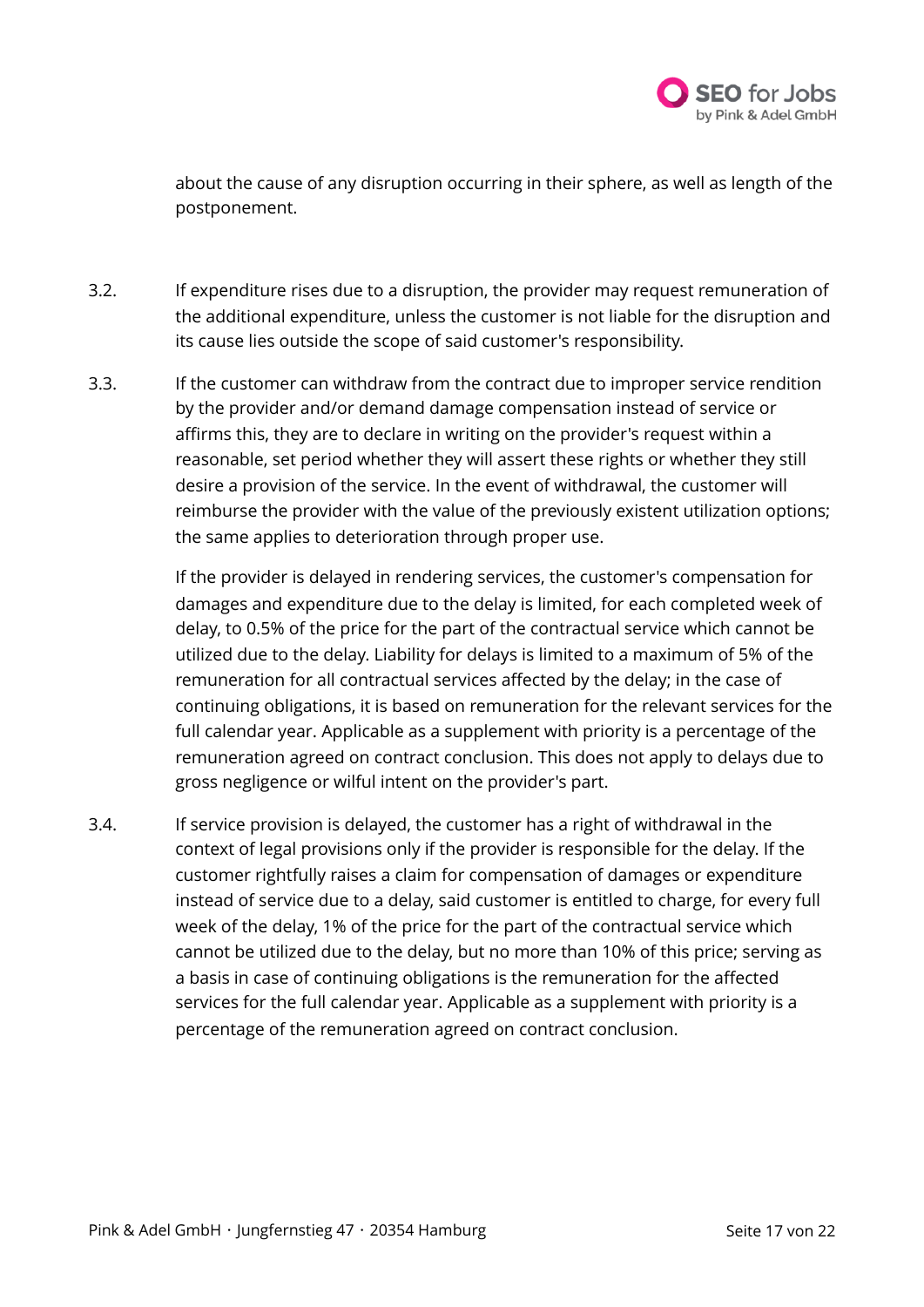

### **4. Material defects and reimbursement of expenditure**

4.1. The provider guarantees the contractually owed quality of services. Claims regarding material defects do not arise if the provider's services deviate just negligibly from the contractual quality.

> Nor do claims regarding defects arise in case of excessive or improper use, natural wear and tear, failure of components in the system environment, software errors which cannot be reproduced or otherwise proven by the customer, or damage due to special external influences which are not a prerequisite under the contract. This also applies in case of subsequent alteration or repair by the customer or third parties, unless this does not hinder analysis and removal of the material defect.

Item 6 applies as a supplement to claims for compensation of damages and expenditure.

4.2. The limitation period for claims based on material defects is one year from the statutory beginning of limitation. The statutory periods for recourse according to § 478 of the German Civil Code remain unaffected.

> The same applies insofar as longer periods are prescribed, pursuant to § 438 Paragraph 1 Item 2 or § 634a Paragraph 1 Item 2 of the German Civil Code, in case of intentional or grossly negligent breach of duty by the provider, fraudulent concealment of defects, harm to life, body or health, as well as claims based on the product liability act.

The provider's processing of a notice of a material defect from the customer only retards the limitation period insofar as the statutory prerequisites for this are present. The limitation period does not newly begin as a result.

Supplementary performance (new delivery or reworking) can only influence the limitation period for the defect which triggered supplementary performance.

- 4.3. The provider can demand remuneration for their expenditure insofar as
- a) they act on a report without there actually being a defect, unless the customer could not recognize with reasonable effort that no defect existed, or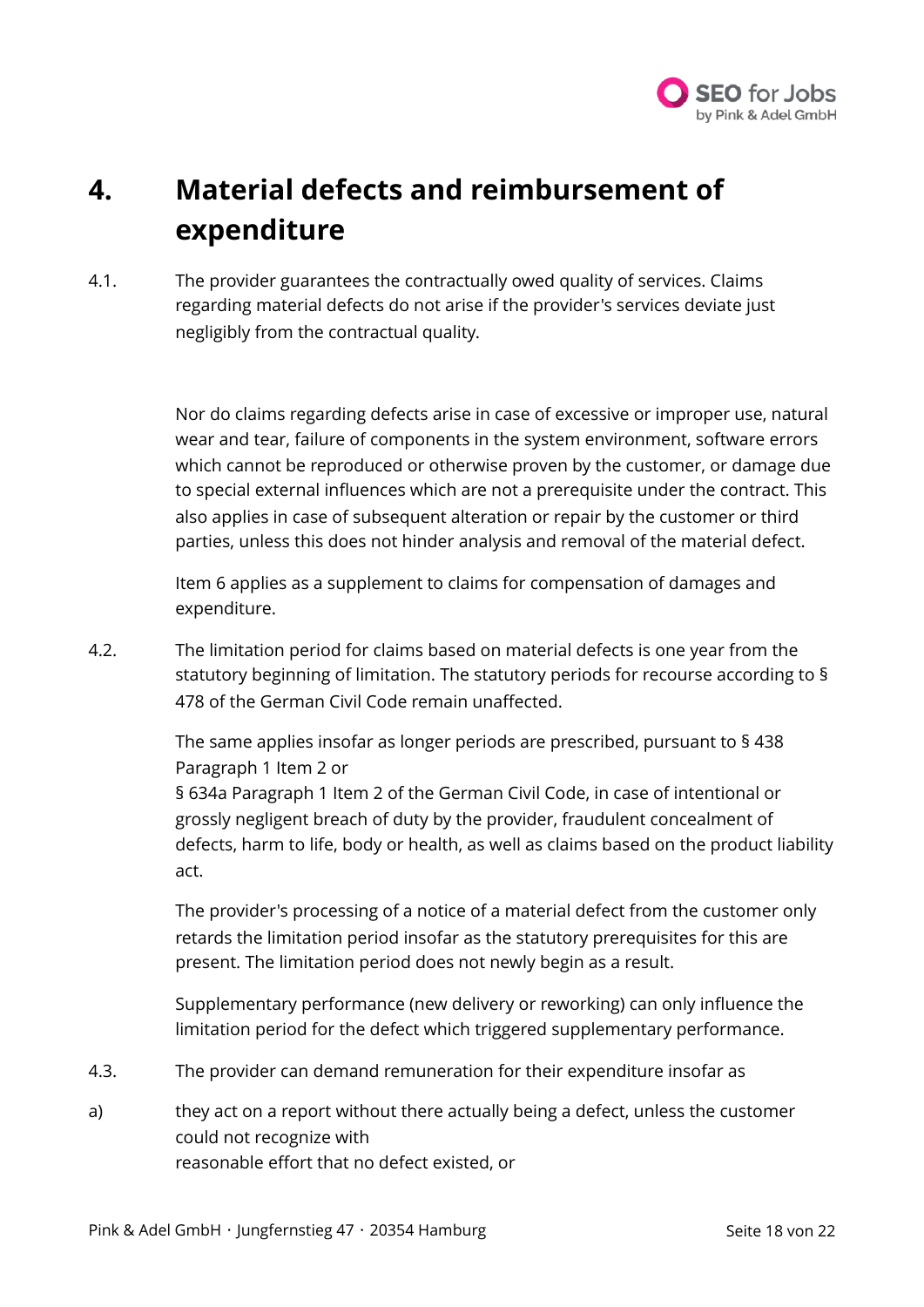

- b) a reported fault is not reproducible or otherwise demonstrable as a defect by the customer, or
- c) additional expenditure is incurred due to improper fulfilment of the customer's obligations (also refer to Items 2.2, 2.3, 2.4 and 5.2).

### **5. Defects of title**

5.1. The provider is liable for infringement of third-party rights by said provider's service only insofar as the service is utilized unmodified in accordance with the contract and, in particular, in the contractually agreed or otherwise intended environment.

> The provider is liable for infringements of third party rights only within the European Union and the European Economic Area, and at the location of service utilization as per the contract. Item 4.1, clause 1 applies accordingly.

5.2. If a third party asserts vis-à-vis the customer that a service from the provider violates their rights, the customer shall promptly notify the provider. The provider and, if applicable, their suppliers are authorized but not obliged to ward off the asserted claims, to the extent permitted, at their own expense.

> The customer is not authorized to recognize third-party claims before giving the provider an adequate opportunity to avert the third-party rights in other ways.

- 5.3. If third-party rights are breached by one of the provider's services, the provider, at their own expense and discretion, shall
- a) supply the customer with the right to use the service, or
- b) organize the service such that it is free of legal breaches, or
- c) take back the service and refund the remuneration paid by the customer (minus a reasonable reimbursement for use) if the provider cannot achieve any other remedy with reasonable effort.

The customer's interests are to be considered adequately here.

5.4. Claims of the customer regarding defects in title lapse according to Item 4.2. Item 6 applies additionally to the customer's claims for damage and expenditure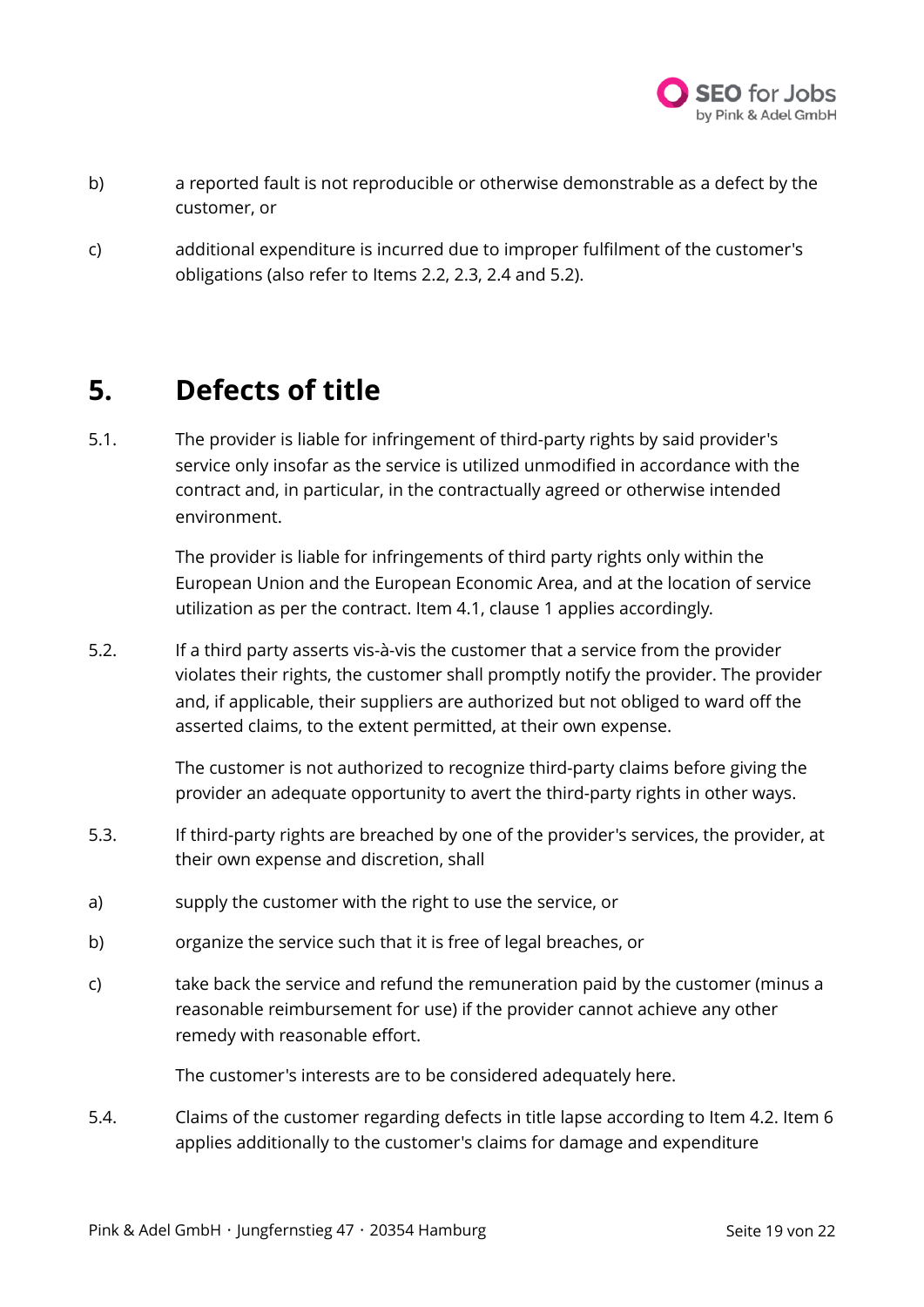

compensation; Item 4.3 applies accordingly to the provider's additional expenditures.

### **6. The provider's general liability**

- 6.1. The provider is always liable to the customer
- a) for damage caused by the provider or their legal representatives or vicarious agents intentionally or through gross negligence,
- b) according to the product liability law and
- c) for damage which arises from harm to life, body or health, and for which the provider, their legal representatives or vicarious agents are responsible.
- 6.2. The provider is not liable for slight negligence unless they have breached an essential contractual obligation whose fulfilment is a prerequisite for proper execution of the contract, or whose breach endangers attainment of the contractual goal and whose observance the customer must regularly rely on.

For material and pecuniary damages, this liability is limited to the damages typical and foreseeable for the contract. The same applies to loss of profit and savings which failed to materialize. Liability for other remote consequential damage is excluded.

For an individual instance of damage, liability is limited to the contract value; for ongoing remunerations, liability is limited to the amount of remuneration per contract year, but not less than  $\epsilon$  500. Item 4.2 applies accordingly to the statute of limitations. On contract conclusion, the contractual partners can agree further liability in writing, usually in exchange for a separate remuneration. An individually agreed liability sum has priority. Liability as per Item 6.1 is not influenced by this paragraph.

As a supplement with priority, the provider's liability due to slight negligence arising from the respective contract and its execution with regard to compensation of damage and expenditure - irrespective of the legal grounds - is on a whole limited to the percentage rate agreed in this contract with respect to the remuneration agreed on contract conclusion. Liability as per Item 6.1 b) is not influenced by this paragraph.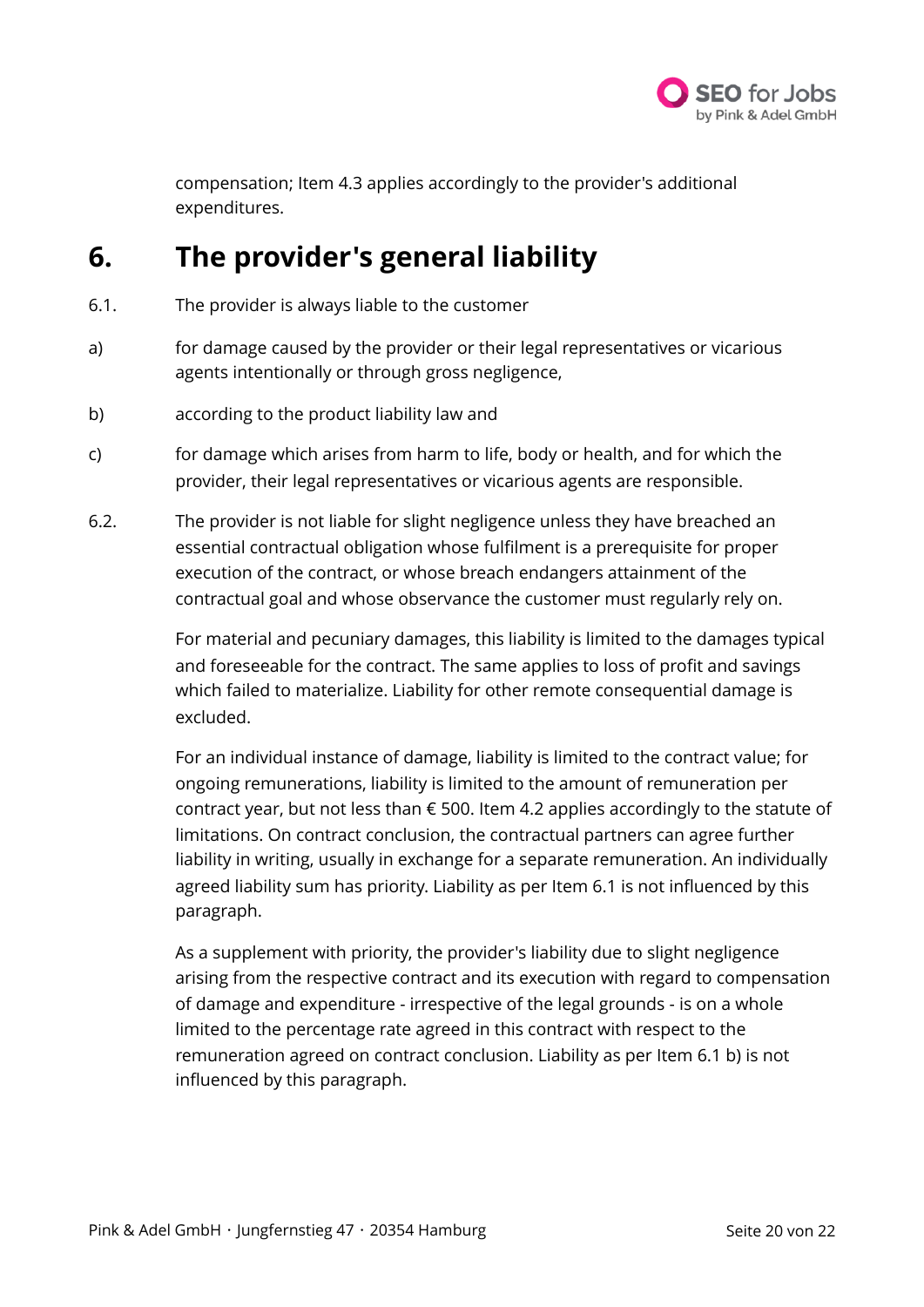

- 6.3. On the basis of a guarantee declaration, the provider is only liable for damage compensation if this was explicitly accepted in the guarantee. In the case of slight negligence, this liability is subject to the limitations set forth in Item 6.2.
- 6.4. If recovery of data or components (e.g. hardware, software) becomes necessary, the provider is liable only for the expenditure required for recovery given proper data backup and failure precautions by the customer. In case of slight negligence by the provider, this liability arises only if the customer implemented appropriate data backup and failure precautions for the type of data and components before the disruption. This does not apply if agreed as performance to be delivered by the provider.
- 6.5. Items 6.1 to 6.4 apply accordingly to claims for compensation of expenditure and other liability claims of the customer against the provider. Items 3.3 and 3.4 remain unaffected.

### **7. Data privacy**

The customer shall conclude agreements legally required for handling of personal data with the provider.

### **8. Miscellaneous**

- 8.1. The customer is responsible for complying with import and export regulations applicable to deliveries and services, in particular those associated with the United States. For cross-border deliveries and services, the customer shall cover customs, fees and other charges. The customer is responsible for handling legal and official procedures in connection with cross-border deliveries and services, unless expressly agreed otherwise.
- 8.2. German law shall apply. Application of the CISG is excluded.
- 8.3. The provider renders their services on the basis of their general business terms. The customer's general business terms do not apply, even if the provider has not expressly contradicted them.

Acceptance of services by the customer is regarded as recognition of the provider's general business terms, waiving the customer's general business terms.